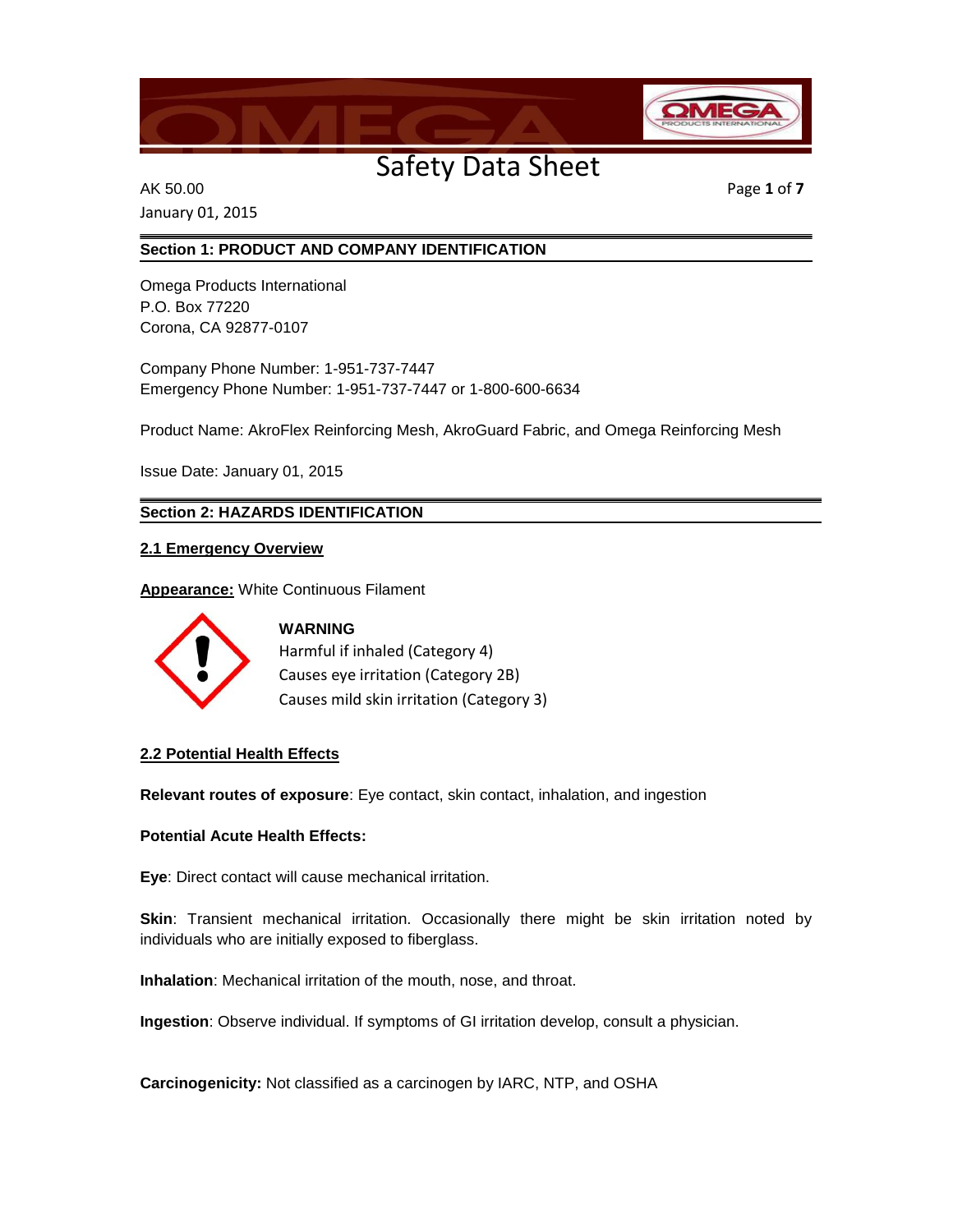

AK 50.00 Page **2** of **7** January 01, 2015 **Potential Chronic Health Effects**

**Chronic effects**: None known

**Target Organs**: None

#### **Over-Exposure Signs/Symptoms**

**Inhalation**: Adverse symptoms may include the following: respiratory tract irritation and coughing

#### **2.3 Potential Environmental Effects**

Not considered to be harmful to aquatic and terrestrial life.

#### **Section 3: COMPOSITION/INFORMATION OF INGREDIENTS**

|            |                                | Content [wt %] |       |
|------------|--------------------------------|----------------|-------|
| CAS Number | Component                      | Lower          | Upper |
| 65997-17-3 | Continuous Filament Fiberglass | 99.5           | 100   |

### **Section 4: FIRST-AID MEASURES**

**Eye Contact**: Immediately flush eyes with plenty of water for at least 15 minutes. Check for and remove any contact lenses. Get medical attention if irritation occurs.

**Skin Contact**: Wash affected area thoroughly with soap and water for at least 15 minutes. Consult a physician or other qualified medical personnel if the condition persists.

**Inhalation**: Remove to fresh air. Check for clear airway, breathing and presence of pulse, Provide cardiopulmonary resuscitation for persons without pulse or respirations. Consult a physician or other medical personnel.

**Ingestion**: If swallowed, dilute by drinking large amounts of water, give at least 2 glasses of water to drink. Consult a physician or other qualified medical personnel. Never give anything by mouth to an unconscious person.

### **Section 5: FIRE FIGHTING MEASURES**

**Suitable Extinguishing Media:** Water Spray, carbon dioxide (CO2), dry chemical, alcohol foam.

**Unsuitable Extinguishing Media:** None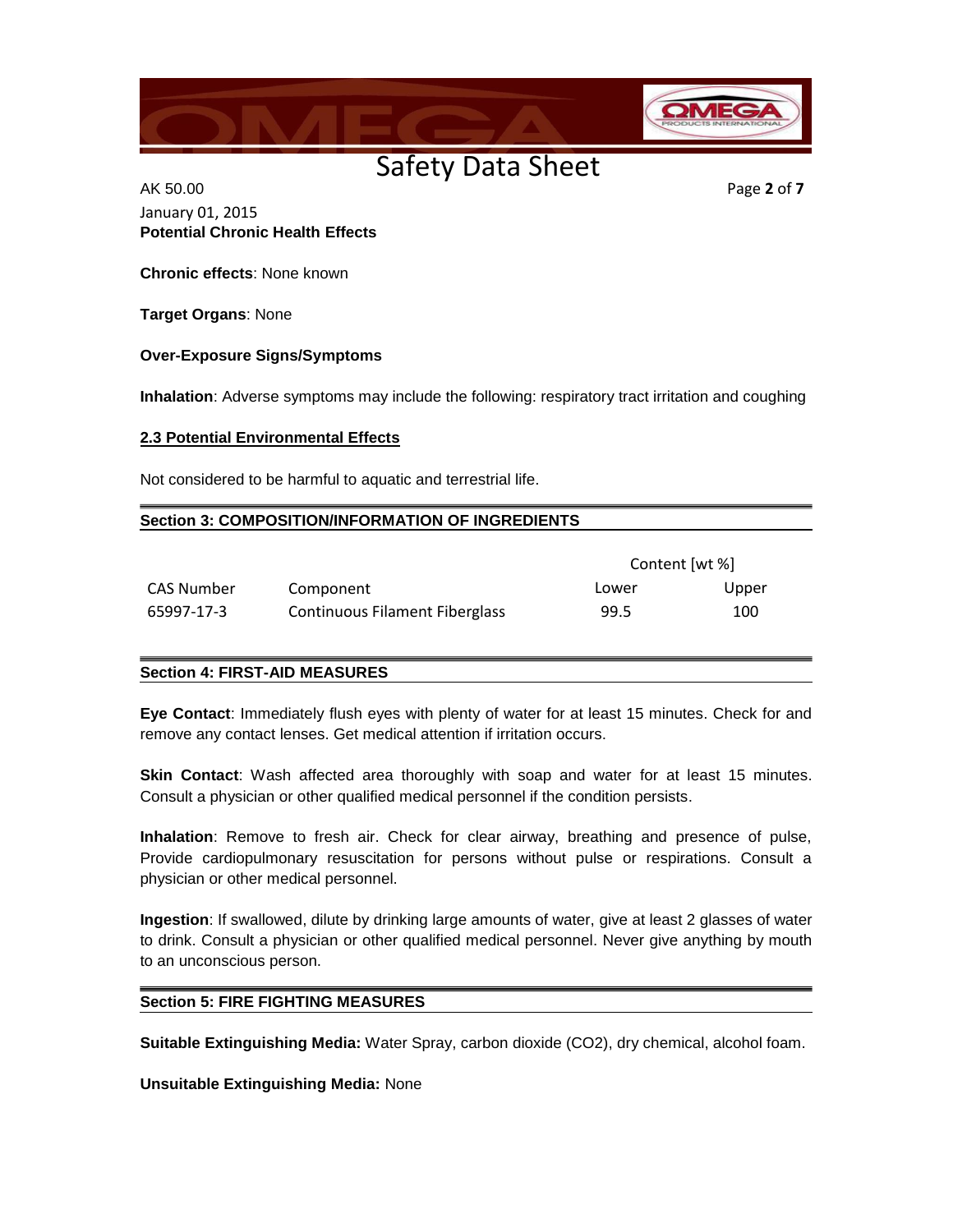

AK 50.00 Page **3** of **7** January 01, 2015 **Products of Combustions:** None

### **Unusual Hazards:** None

**Protection of Firefighters:** Firefighters should wear self-containing breathing apparatus (pressure demand MSHA/NIOSH approved or equivalent) and full fire-fighting turnout gear.

### **Section 6: ACCIDENTAL RELEASE MEASURES**

**Personal Precautions:** Use personal protection recommended in section 8.

**Environmental Precautions:** Keep out of drains, sewers, ditches and waterways. Minimize use of water to prevent environmental contamination.

**Methods for Containment:** Handle as a nuisance dust. Use respiratory protection if dust becomes airborne.

**Methods for Clean-Up:** Dispose of in accordance with applicable Federal, State, and Local regulations. Keep spills and runoff out of municipal sewers and open bodies of water.

### **Section 7: HANDLING AND STORAGE**

**Handling:** Do not get in eyes. Avoid contact with skin. Use in well ventilated areas. Wash thoroughly after handling.

**Storage:** Store in a cool, dry location and out of direct sunlight. Protect product from weather and other damage.

### **Section 8: EXPOSURE CONTROLS/PERSONAL PROTECTION**

#### **Exposure Guidelines**:

|                                   | <b>OSHA PEL</b>          | <b>ACGIH TLV</b>         | NIOSH REL       |
|-----------------------------------|--------------------------|--------------------------|-----------------|
| Continuous Filament<br>Fiberglass | 15 mg/m <sup>3</sup> TWA | 10 mg/m <sup>3</sup> TWA | 3 fibers/cm $3$ |

**Engineering Controls:** Use local ventilation, if needed.

**Eye/face Protection:** Use chemical splash goggles (ANSI 287.1 or approved equivalent)

**Skin Protection:** Use rubber or neoprene gloves to provide protection against wet material.

**Respiratory Protection:** None required for normal use of this product. For extra precaution workers may use NIOSH/MSHA approved respirators for dust. As with any safety product,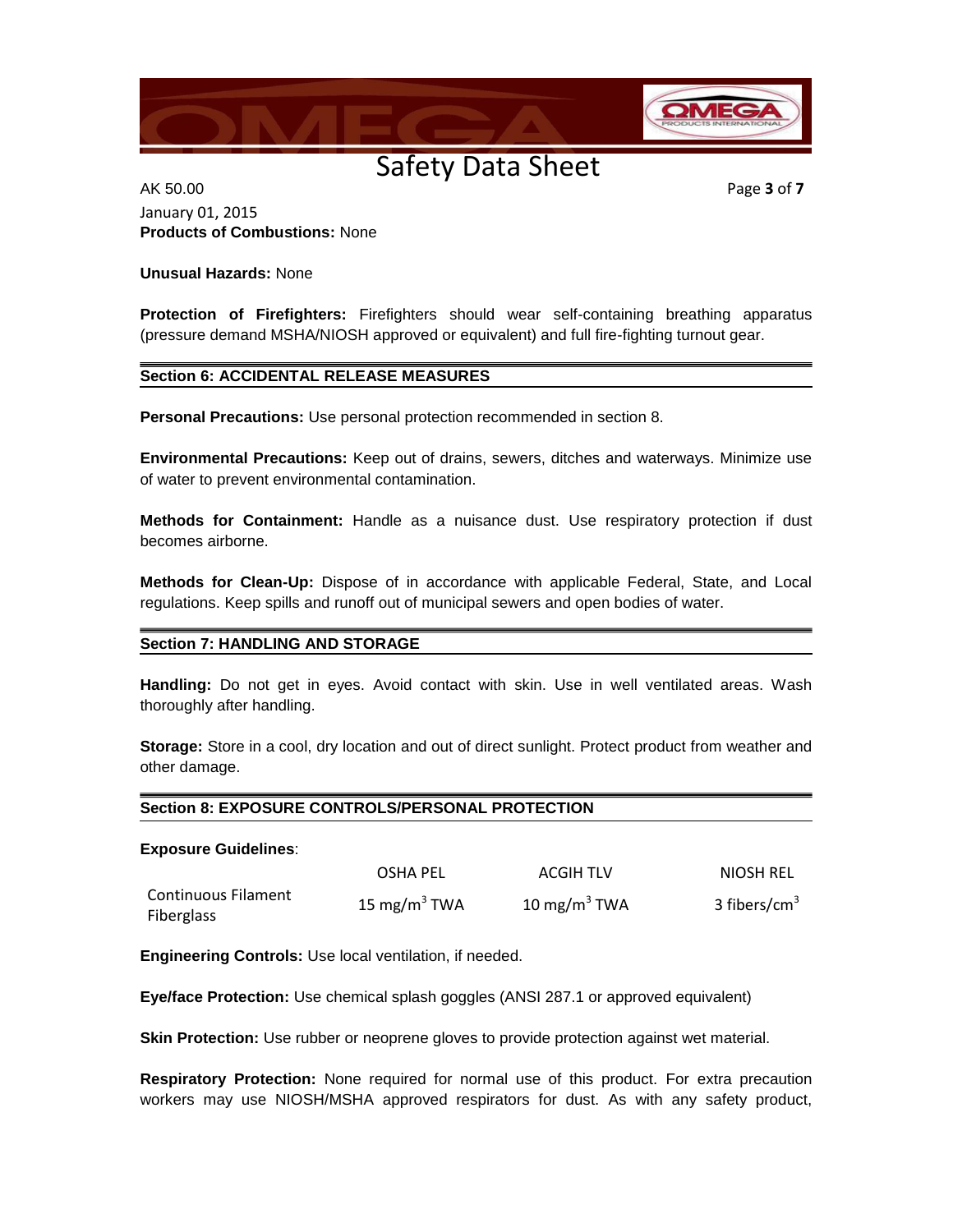

January 01, 2015

AK 50.00 Page **4** of **7**

workers using respirators should be trained in the proper selection, use and care of such equipment.

**General Hygiene Considerations:** Wash thoroughly after handling. Have eye-wash facilities immediately available.

### **Section 9: PHYSICAL AND CHEMICAL PROPERTIES**

Color: White continuous filament Odor: None. Odor Threshold: Not available. Physical State: Solid. pH: 6-8 (water) Freezing Point: 800°C Boiling Point: Not applicable. Flash Point: Noncombustible Evaporation Rate: Not applicable. Flammability (solid, gas): Not available. Upper Flammability Limit: Not available. Lower Flammability Limit: Not available. Auto Ignition Temperature: Not available. Vapor Pressure: Not available. Vapor Density: Not available. Specific Gravity: Not available. Solubility (water): Slightly Partition Coefficient (n-octanol/water): Not available.

### **Section 10: STABILITY AND REACTIVITY**

**Chemical Stability**: Stable under normal conditions of storage and use

**Conditions to Avoid**: None

**Incompatible Materials**: None

**Hazardous Decomposition Products**: None under normal conditions of storage and use.

### **Section 11: TOXICOLOGICAL INFORMATION**

**Eyes**: No specific hazard known. May cause transient irritation or alkali burns.

**Skin**: No specific hazard known; may cause transient mechanical irritation.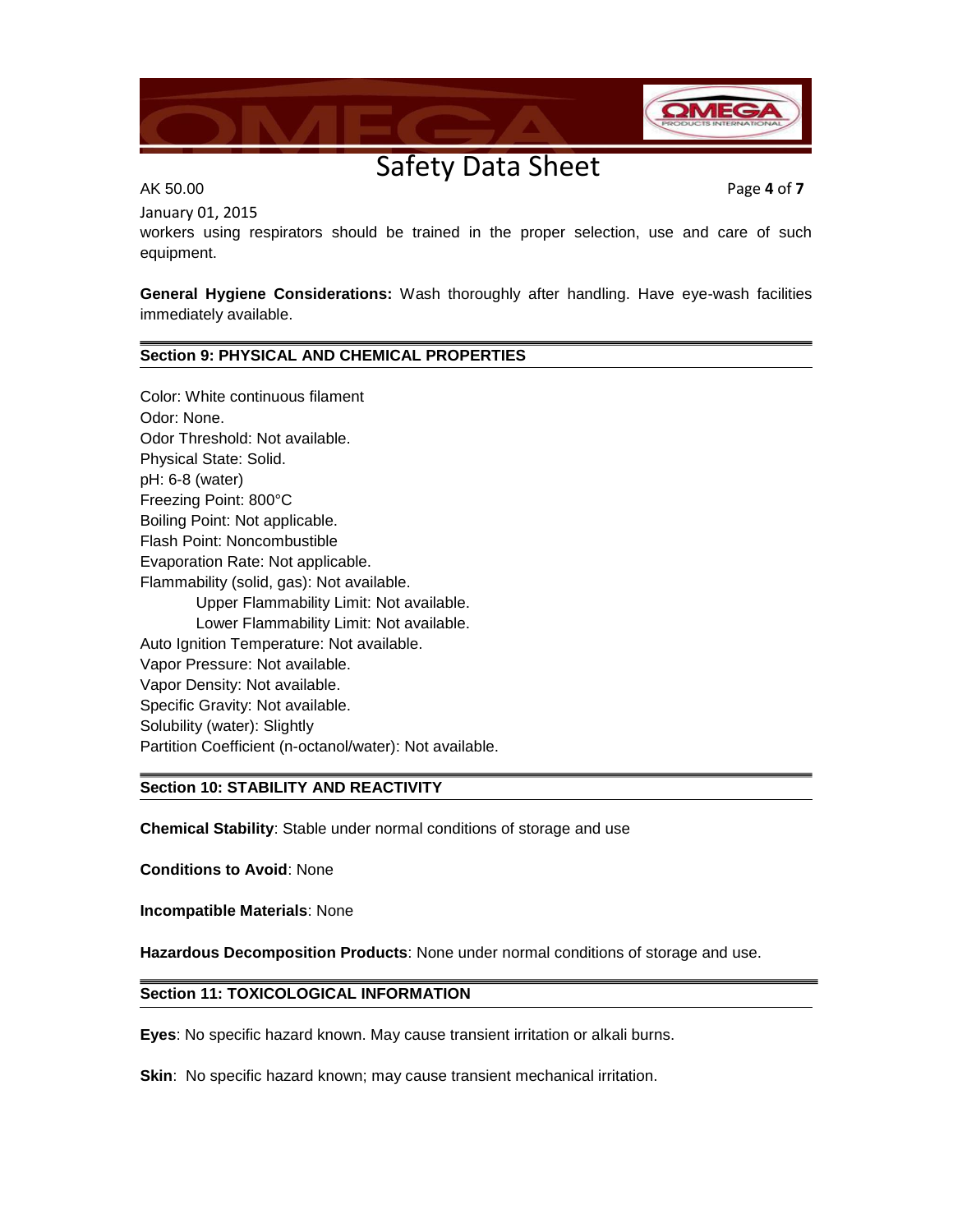

AK 50.00 Page **5** of **7**

January 01, 2015

**Inhalation:** No specific hazard known; may cause mechanical irritation of the mouth, nose, and throat.

**Ingestion**: No specific hazard known.

### **Section 12: ECOLOGICAL INFORMATION**

Aquatic Toxicity: No data available.

Terrestrial Toxicity: No data available.

Persistence and degradability: Mobility: No data available. Bioaccumulation: No data available.

### **Section 13: DISPOSAL CONSIDERATIONS**

Disposal should be in accordance with applicable regional, national and local laws and regulations. Local regulations may be more stringent than regional or national requirements. The information presented below only applies to the material as supplied. The identification based on characteristic(s) or listing may not apply if the material has been used or otherwise contaminated.

It is the responsibility of the waste generator to determine toxicity and physical properties of the material generated to determine the proper waste identification and disposal methods in compliance with applicable regulations.

### **Section 14: TRANSPORTATION INFORMATION**

Land transport USDOT Not classified as a dangerous good under transport regulations Sea transport IMDG Not classified as a dangerous good under transport regulations Air transport IATA/ICAO Not classified as a dangerous good under transport regulations

### **Section 15: REGULATORY INFORMATION**

US regulations HCS Classification: No target organ effects

US Federal Regulations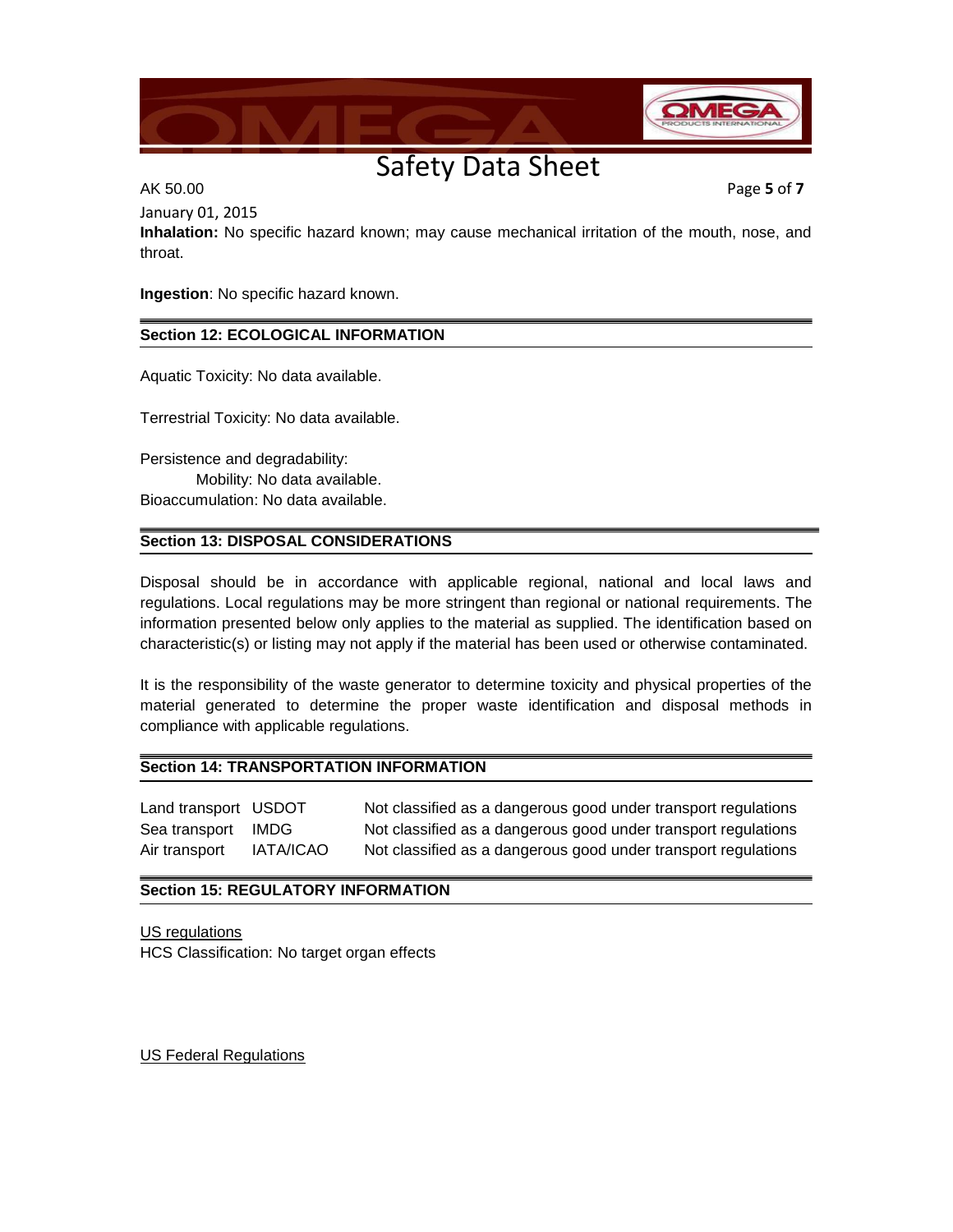

AK 50.00 Page **6** of **7**

January 01, 2015

hazard

**SARA 311/312 Classification** Immediate (acute) health hazard, Delayed (chronic) health

### **SARA 313 - Supplier Notification**

This product contains the following toxic chemical(s) subject to the reporting requirements of Section 313 of Title III of the Superfund Amendments and Reauthorization Act of 1986, and Subpart C-Supplier Notification Requirement of 40 CFR Part 372. None required.

**SARA 302 Extremely Hazardous Substances** None required.

### State Regulations

Omega Products International, Inc., as a blender of processed material in the State of California, is required by Proposition 65 to worn that one or more of the components contained in this product could contain chemicals known to the State of California to cause cancer, birth defects, or other reproductive harm. The State of California (Proposition 65) requires this warning in the absence of definitive testing to prove that the defined risks do not exist. We believe this product complies with all other applicable state and federal laws and regulations governing manufacture, distribution and intended use.

### **Section 16: OTHER INFORMATION**

### **Hazardous Material Information System III (U.S.A.)**

Health: \* Flammability: 0 Physical Hazards: 0

Health rating applies only to acute effects as defined by the National Paint and Coatings Association) \*See Section 2 Hazards Identification

Caution: HMIS® ratings are based on a 0-4 rating scale, with 0 representing minimal hazards or risks, and 4 representing significant hazards or risks Although HMIS® ratings are not required on SDSs under 29 CFR 1910.1200, the preparer may choose to provide them. HMIS® ratings are to be used with a fully implemented HMIS® program. HMIS® is a registered mark of the National Paint & Coatings Association (NPCA). HMIS® materials may be purchased exclusively from J. J. Keller (800) 327-6868.

The customer is responsible for determining the PPE code for this material.

Legend ACGIH | American Conference of Government Industrial Hygienists